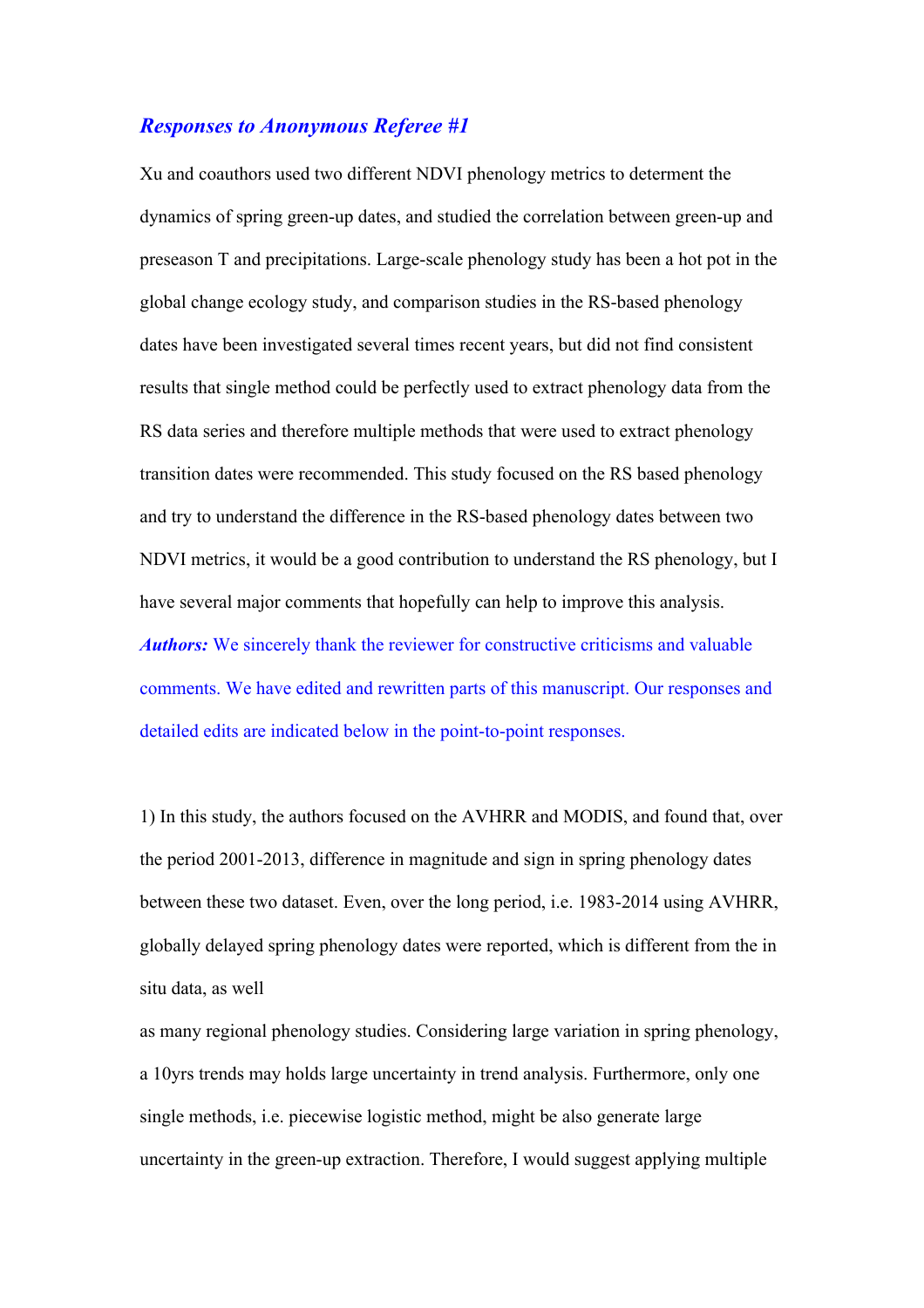methods to extract green-up dates. Since large uncertainty in the gridded climate data, validated study using another climate dataset would be suggested, and the results could be put in the appendix.

*Authors:* This study was inspired by the different spring phenology trend between AVHRR and MODIS, and between AVHRR and in situ observation. In 1980s and 1990s, AVHRR showed a consistent advanced trend with the in-situ observations, even though the advanced magnitude differs. The main difference was found after 2000, which is the period overlapping with MODIS product for comparison. We agree with the reviewer that a trend analysis over a 13 years is a bit short, however, we compared the estimated mean spring phenology and interannual variability between AVHRR and MODIS NDVI derived SGs. Furthermore, our analysis of spring phenology sensitivity to temperature and precipitation is the interannual response to climate.

We add a paragraph in section 2.4 to elucidate why we use a single method to smooth NDVI time series and derive greenup-date other than multi-methods. The common used regression methods to reconstruct NDVI time series and derive SG include Savitzky-Golay fitting method, spline smoothing, asymmetric Gaussian functions, double logistic function, and harmonic analysis of times series. These methods are valid in fitting NDVI gaps and reducing noise (Hird and McDermid, 2009; Cai et al. 2017), however, can make differences in estimating phonological stages (Cong et al., 2013). It is hard to justify which method is better. In order to reduce the mixed uncertainty of reconstruction methods and NDVI products, here we used one regression method to reconstruct the NDVI series. The double logistic method uses least-square fitting to half growing season (Zhang et al., 2003). It requires no smoothing parameter and is more robust than other methods in estimating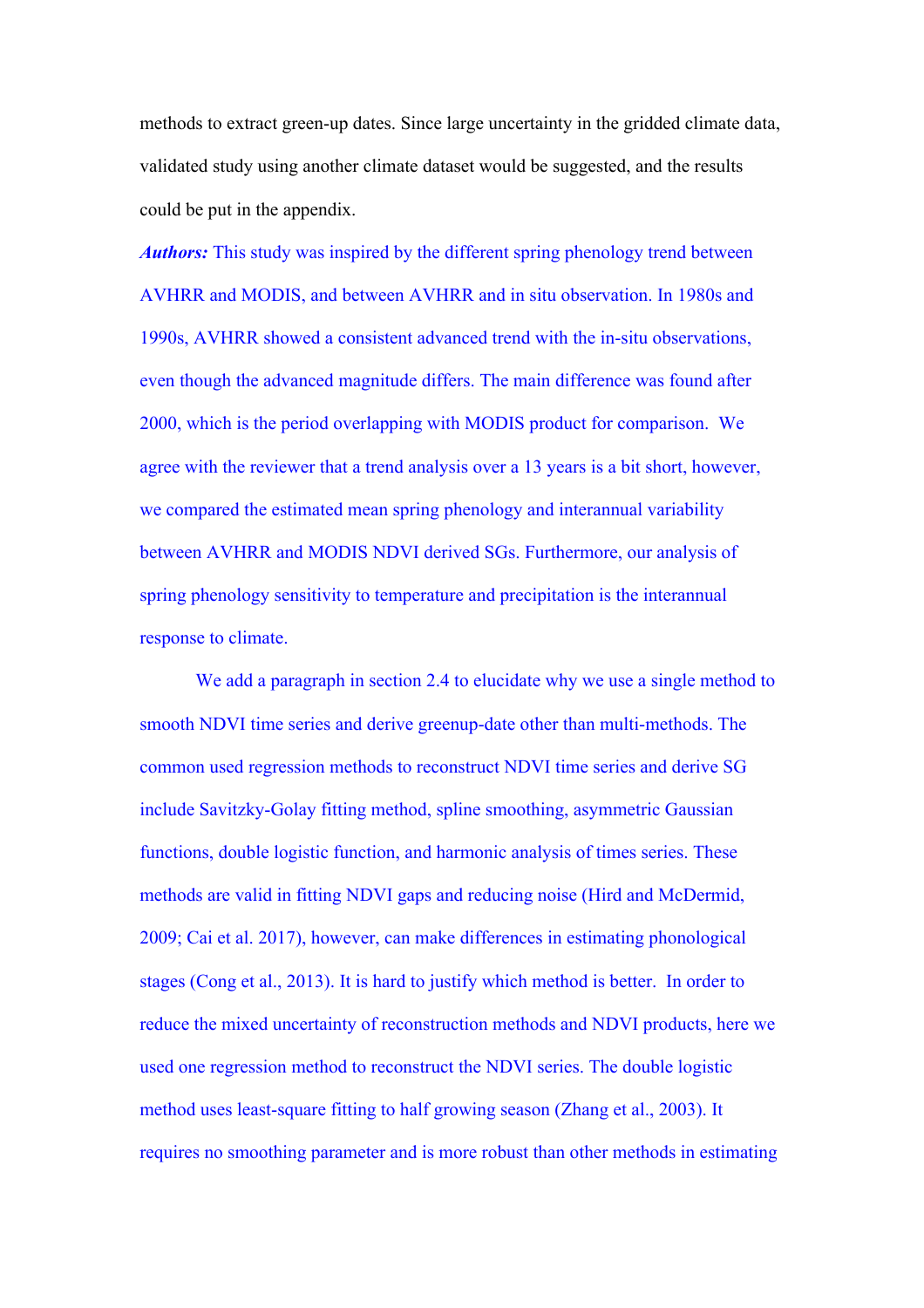the vegetation seasonal dynamics, when there is no local calibration (Cai et al., 2013).

Hird, J. N., G. J. McDermid (2009). Noise reduction of NDVI time series: An empirical comparison of selected techniques. Remote Sensing of Environment, 113, 248-258.

Cai, Z., P. Jönsson, H. Jin, L. Eklundh (2017). Performance of smoothing method for reconstructing NDVItime-series and estimating vegetation phenology from MODIS data. Remote Sensing, 9, 1271, doi:10.3390/rs9121271.

Cong, N., T. Wang, H. Nan, Y. Ma, X. Wang, R. B. Myneni, S. Piao (2013). Changes in satellite-derived spring vegetation green-up date and its linkage to climate in China from 1982 to 2010: a multi-method analysis. Global Change Biology, 19, 881-891, doi:10.1111/gcb.12077.

Zhang, X., Friedl, M.A., Schaaf, C.B., Strahler, A.H., Hodges, J.C.F., Gao, F., Reed, B.C., Huete, A. (2003). Monitoring vegetation phenology using MODIS. Remote Sensing of Environment, 84, 471–475.

2) Wrong estimation in preseason and T/Precipitation sensitivity.

About the preseason issues, from the figure 3, very large difference preseaon-T were found between MODIS and AVHRR, but using same climate dataset and very similar green-up data, except Tibet and Polar regions, is it possible the large difference related to the statistics method? i.e. the DF is too small, i.e. 2001-2014, and could not be perfectly used to determine the preseason length. Or other climatic issues might affect the phenology process, and thus the effect of precipitation and radiation should be excluded from the preseason estimation. Anyway, the large difference in the preseason estimation is wired, and it would be substantially affect the estimation in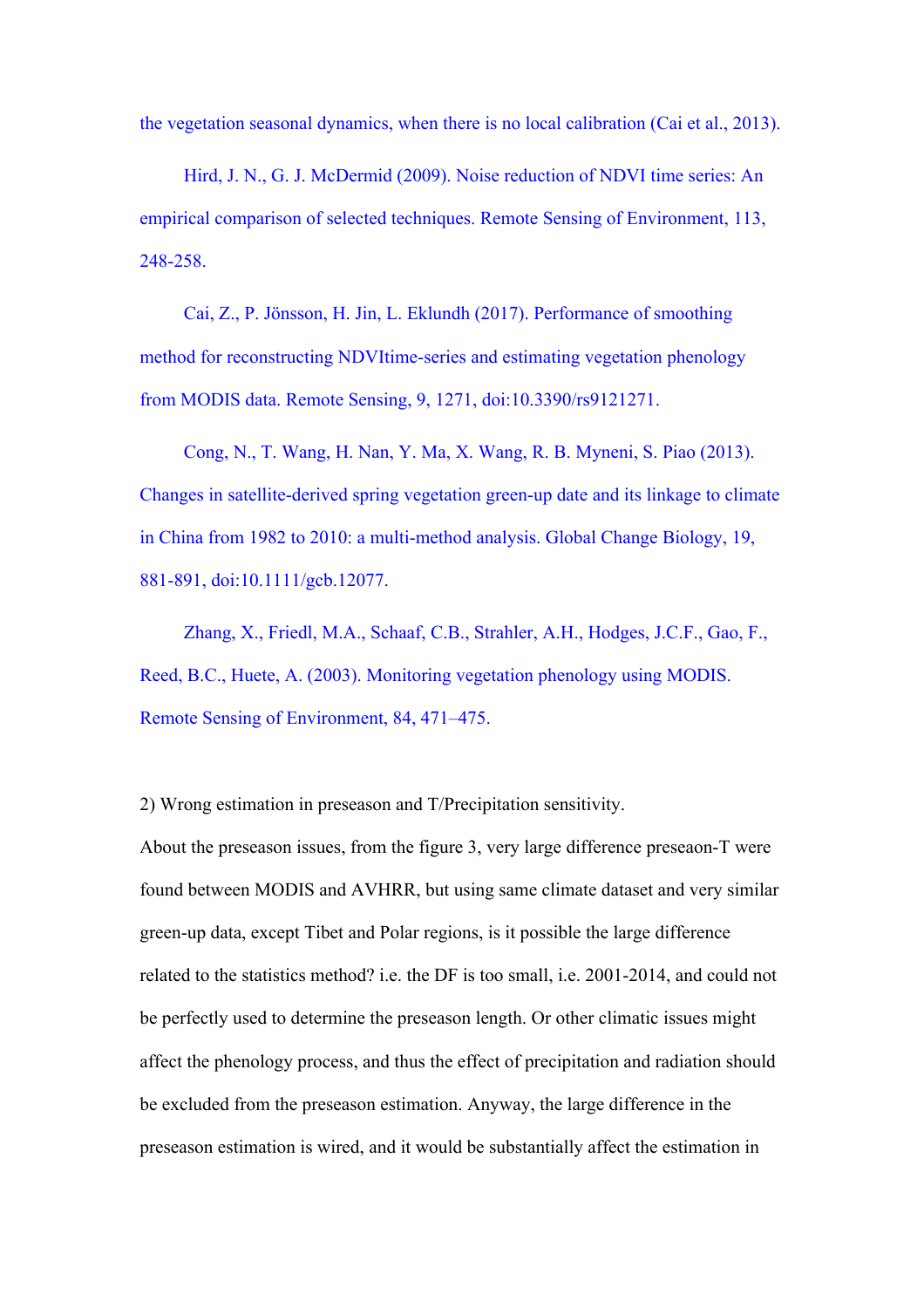the sensitivity estimation.

*Authors:* We checked our analysis of preseason length for both MODIS and GIMMS and added more discussion about this discrepancy in section 4.2.We calculated correlations between the time of SG and mean temperature in a period proceeding mean SG from 15 to 120 days with an increment of 3 days and identify preseason as the period (15-120) in which mean temperature is best correlated with SG. Although the mean SG patterns look similar for MODIS and GIMMS (Figure 1a and 1b), the difference can be larger than 20 days in some regions (Figure S1b). Therefore, the difference in preseason length for temperature is not only propagated from the differences in mean SG but also the interannual variability of SG. The preseason length inferred from MODIS (41±31days) is very close to the preseason length inferred from GIMMS in an earlier longer period over 1982-2005 (43±30 days). The consistent preseason length inferred from MODIS and GIMMS over two different period, and the stronger MODIS SG-temperature coupling makes it more confident to use MODIS NDVI in the available period and GIMMS NDVI data in the earlier period.

In the temperature/precipitation sensitivity of phenology, only significant relationships were recorded and mapped, but the percentage should also be provided. From the results and figure4, it seems quiet large percentage pixels were removed. if 90% were insignificant and removed, then a mean values across the 10% in Tsensitivity would be nonsense. I would suggest providing all data, both insignificant and sig correlations, and calculating the mean values and providing the percentage of sigs.

*Authors:* We replaced the Figure 4 to show all the pixels where the valid preseason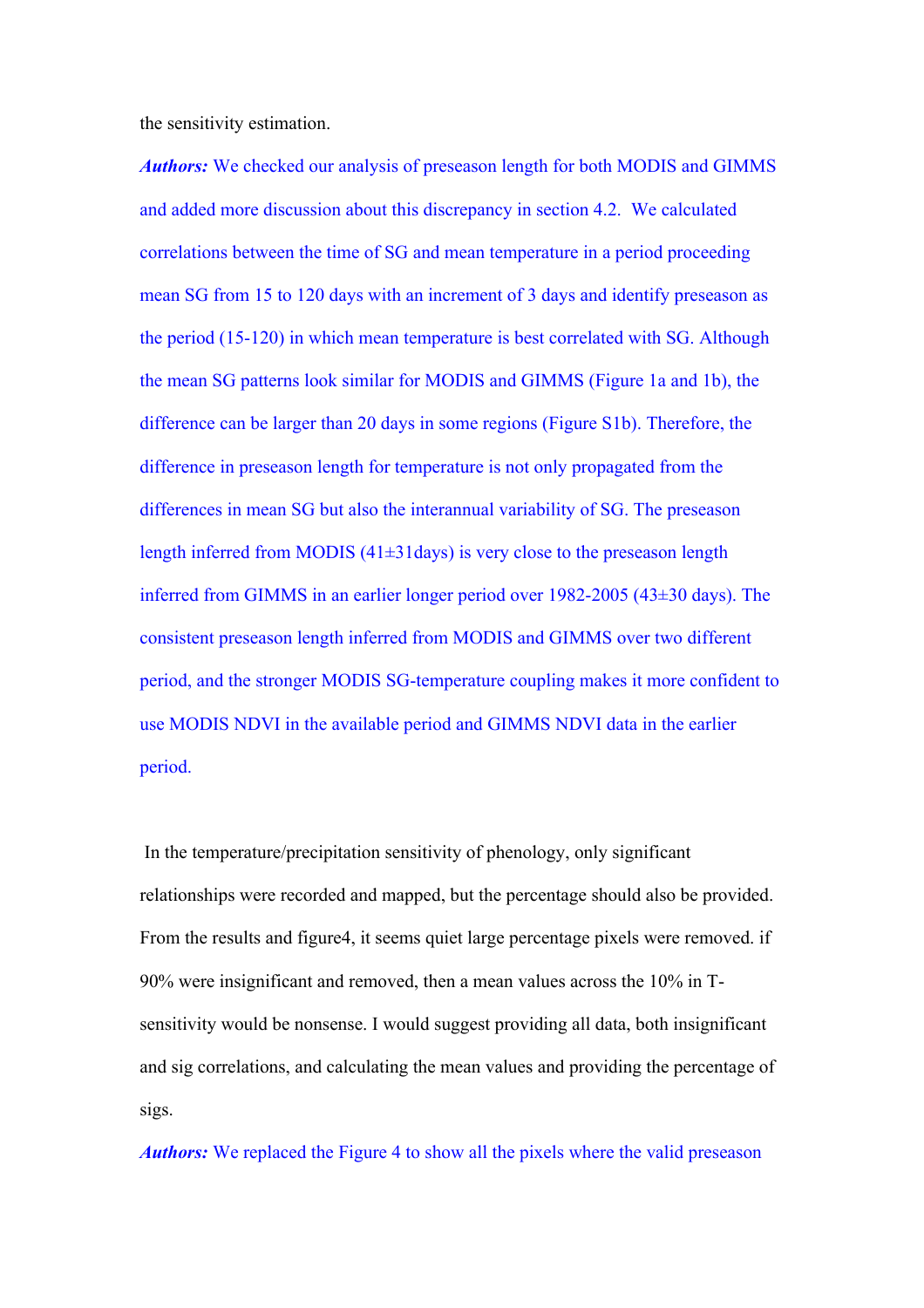and preseason climate-SG correlation were calculated. We marked the pixels with 90% confidence level with black dots. The percentages of sensitivity at 90% confidence level are given in section 3.3. About 43% of the land fraction shows significant sensitivity of  $D_{SG}^{M}$  to  $T_m$  ( $p < 0.1$ ) compared with 13% of the land fraction with significant sensitivity of  $D_{SG}^G$  to  $T_m$ . About 11% of the land fraction shows significant sensitivity of  $D_{SG}^{M}$  to  $P_c$  ( $p < 0.1$ ) as compared with 3% of the land fraction with significant sensitivity of  $D_{SG}^G$  to  $P_c$ . We add the mean sensitivity of SG to temperature and precipitation in section 3.3 for all the pixels. For the biome-scale sensitivity of SG to temperature, we found that filtering with  $(p<0.1)$  criteria tends to exclude pixels with lower sensitivity. But the stronger sensitivity inferred by MODS SG than that inferred by GIMMS SG remains with/without p-value filtering. The biome-scale sensitivity of SG to temperature for MODIS versus GIMMS for all p-value and pvalue<0.1 are plotted below (Figure R1).



Figure R1 The biome-scale sensitivity of SG to temperature for MODIS versus **GIMMS** 

3) The reference should be provided in many arguments, such as L37, what's means of several changes? Need references; L114, need references, also why moisture? Generally by T and photoperiod, rather air or soil moisture.